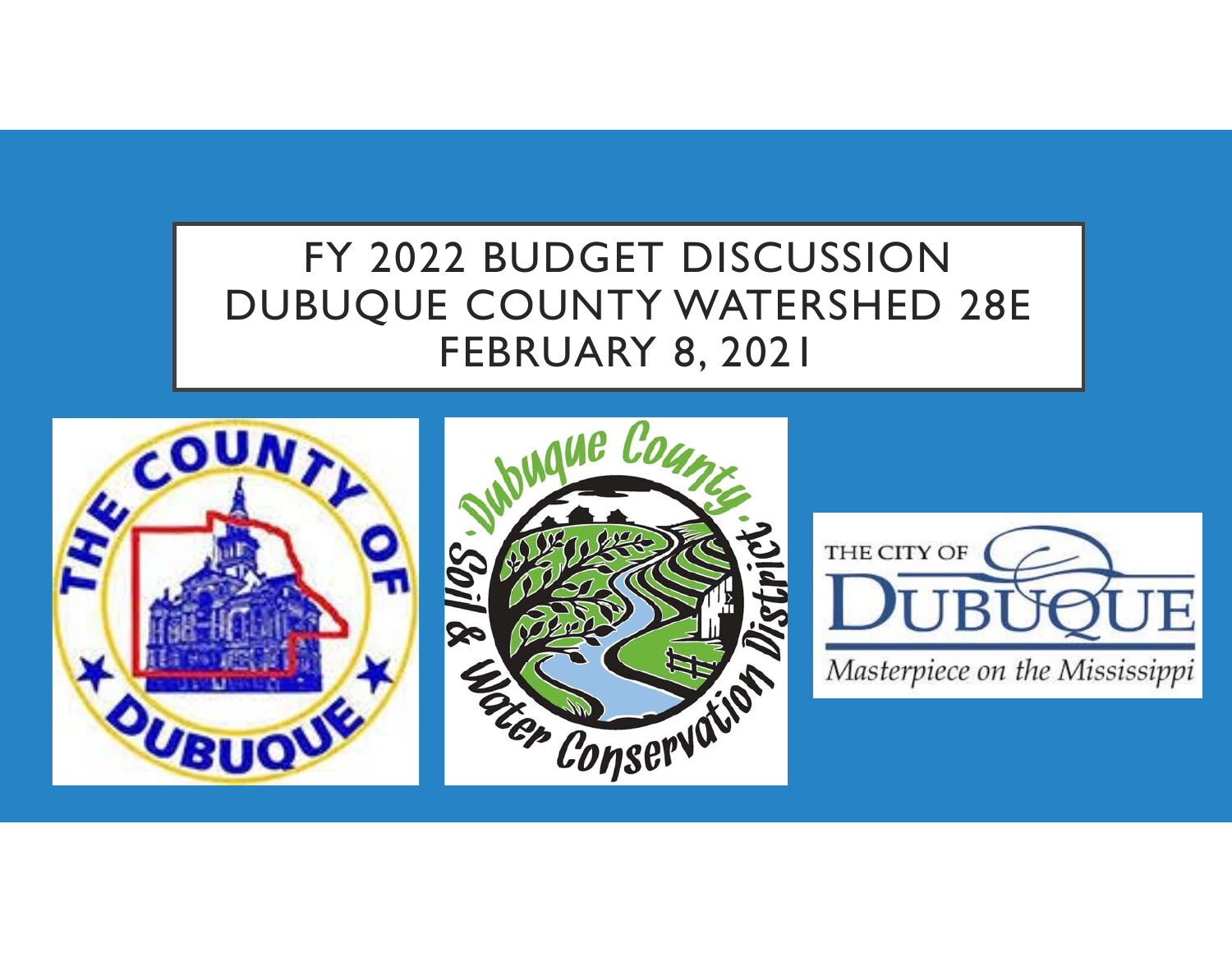#### 28E AGREEMENT – WATERSHED PROGRAM

- Continued collaboration between the DISTRICT, COUNTY, AND CITY to build a watershed program focused on watershed protection, erosion control, and flood prevention – Adopted September 2020.
- 28E administration County (\$223, 500k) City (116, 850k) 7 year agreement
- Agricultural engagement land stewardship fund, conservation projects, relationships
- Stormwater, floodplain, erosion control permitting and inspections
- Watershed program director, urban watershed coordinator, conservation agronomist
- Performance based conservation program County's L<u>and Stewardship Fund \$390,000</u>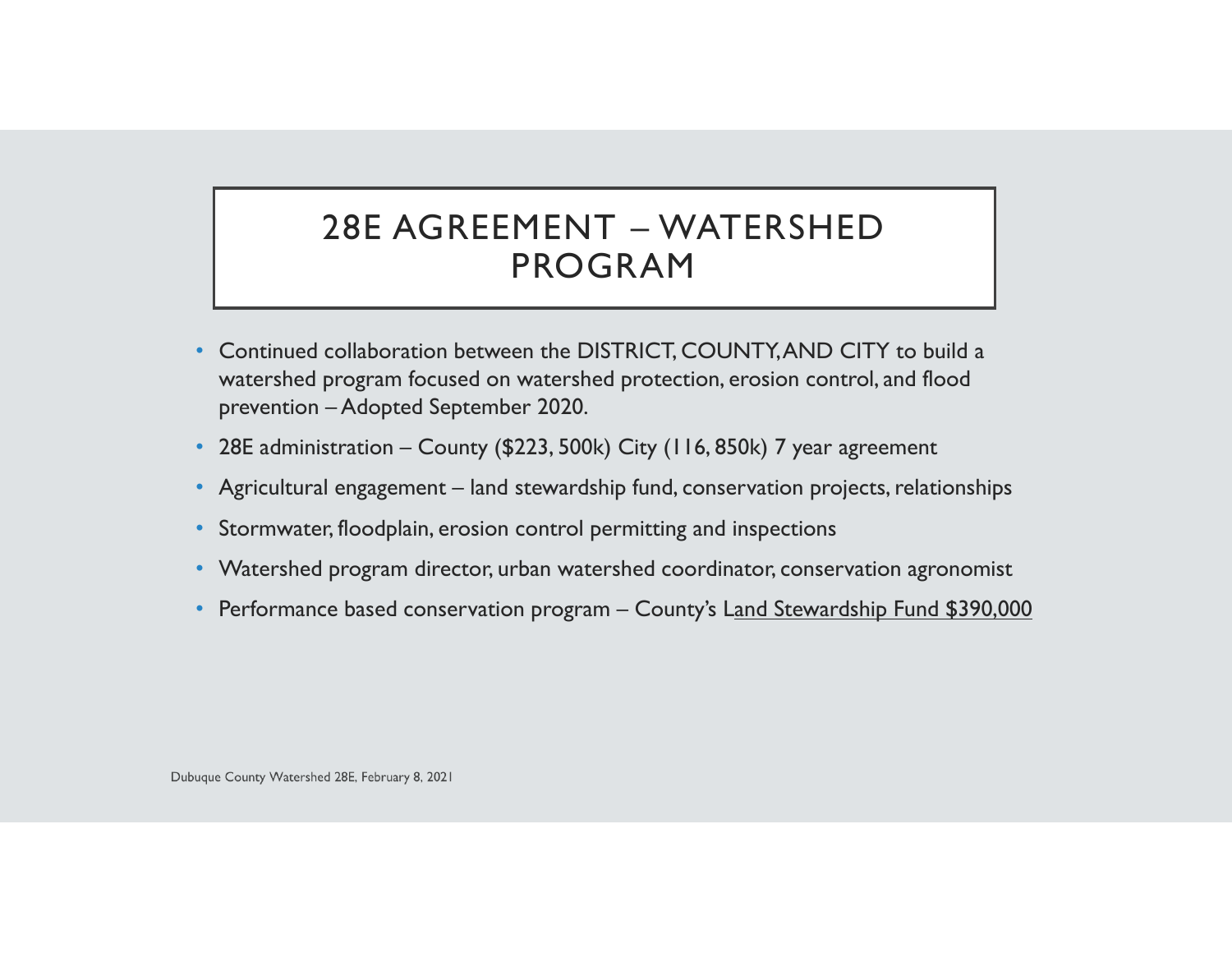## WATER MONITORING 2021

- Partner with University of Dubuque & SWCD for WQ monitoring efforts in 2021
- Monitoring Plan March October
- Budget: \$30,000-\$40,000 where does this come from?
- Select 7 HUC-12 watersheds Houston Data, Monitoring Data, Feedback
- In-field Monitoring Projects
- Quarterly sampling all 30 HUC-12 outlets
- Well Groundwater Discussion/Data?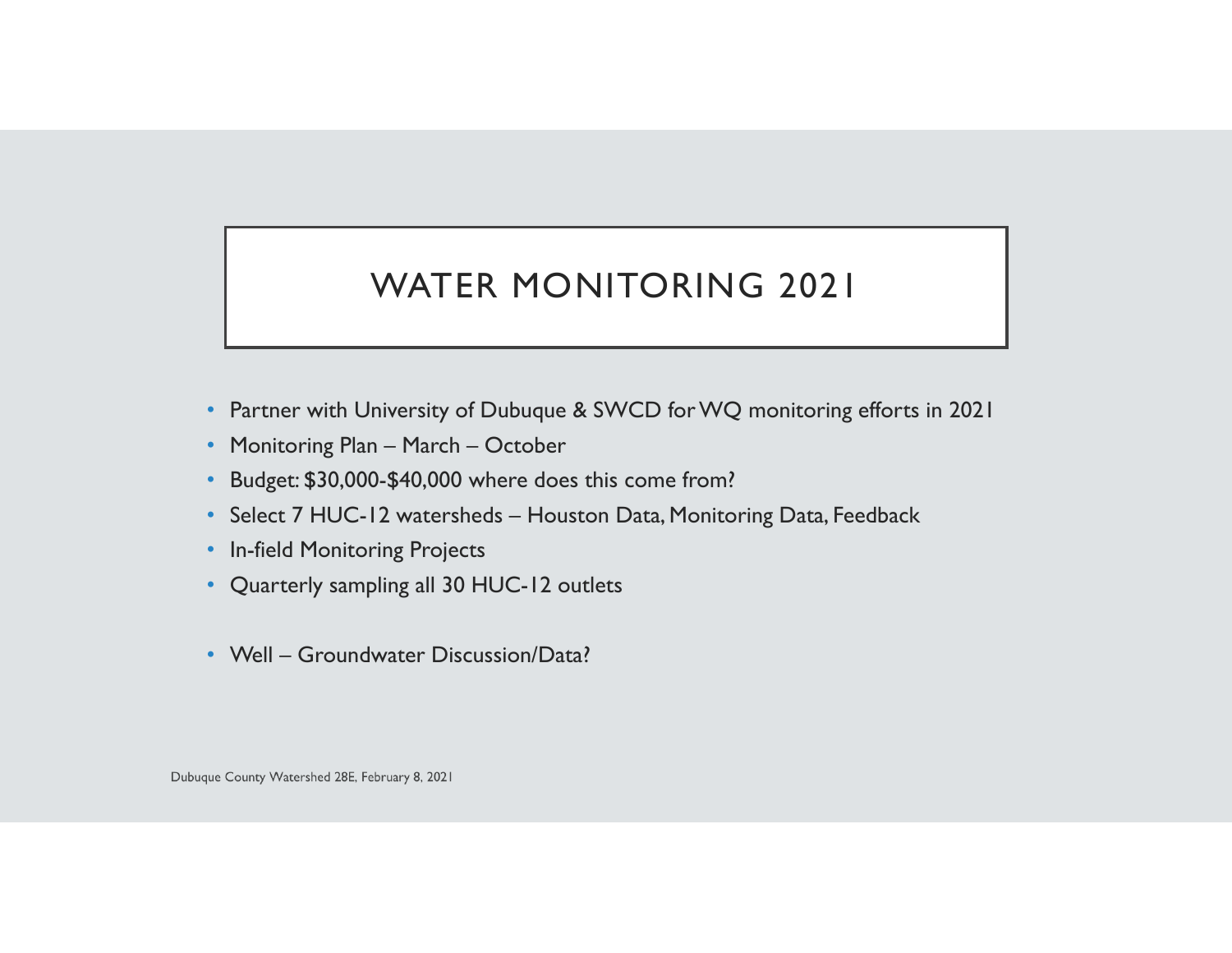#### CURRENT LAND STEWARDSHIP PROGRAMS

- \$390,000 Approved in County FY21 Budget for conservation "implementation" projects
- Reharvest (Soil & Water Outcomes) Program \$150,000 DBQ County
- Truterra Insight Engine \$100,000 DBQ County
- Eco-Services Program (Edge of Field/Structural/Buffer Program) \$140,000

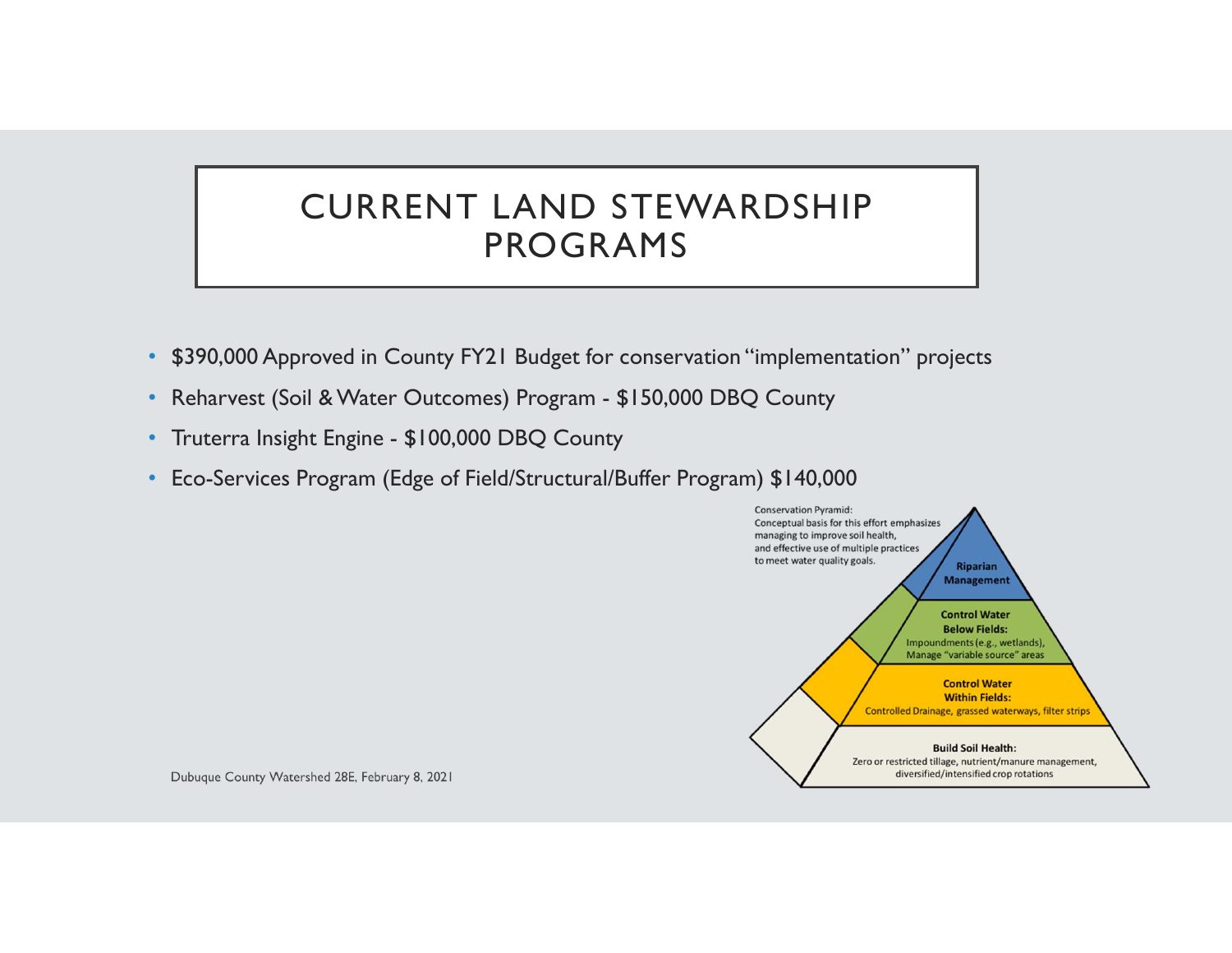#### TRUTERRA DISCUSSION – CHALLENGES, NEEDS, AND FEEDBACK

- Targeting 19 farmer/producers in 2021-2022
- Longer term contracts (tillage to no-till)
- Tiered Payment System \$2.50/acre 1 year \$3.00 3year \$4-4 year, etc. (Meetings scheduled with Truterra team and local team)
- • Bonus Payment Structure = Rewarding the farmer/grower once the "maximum allowable" points are achieved (i.e., 80-85)?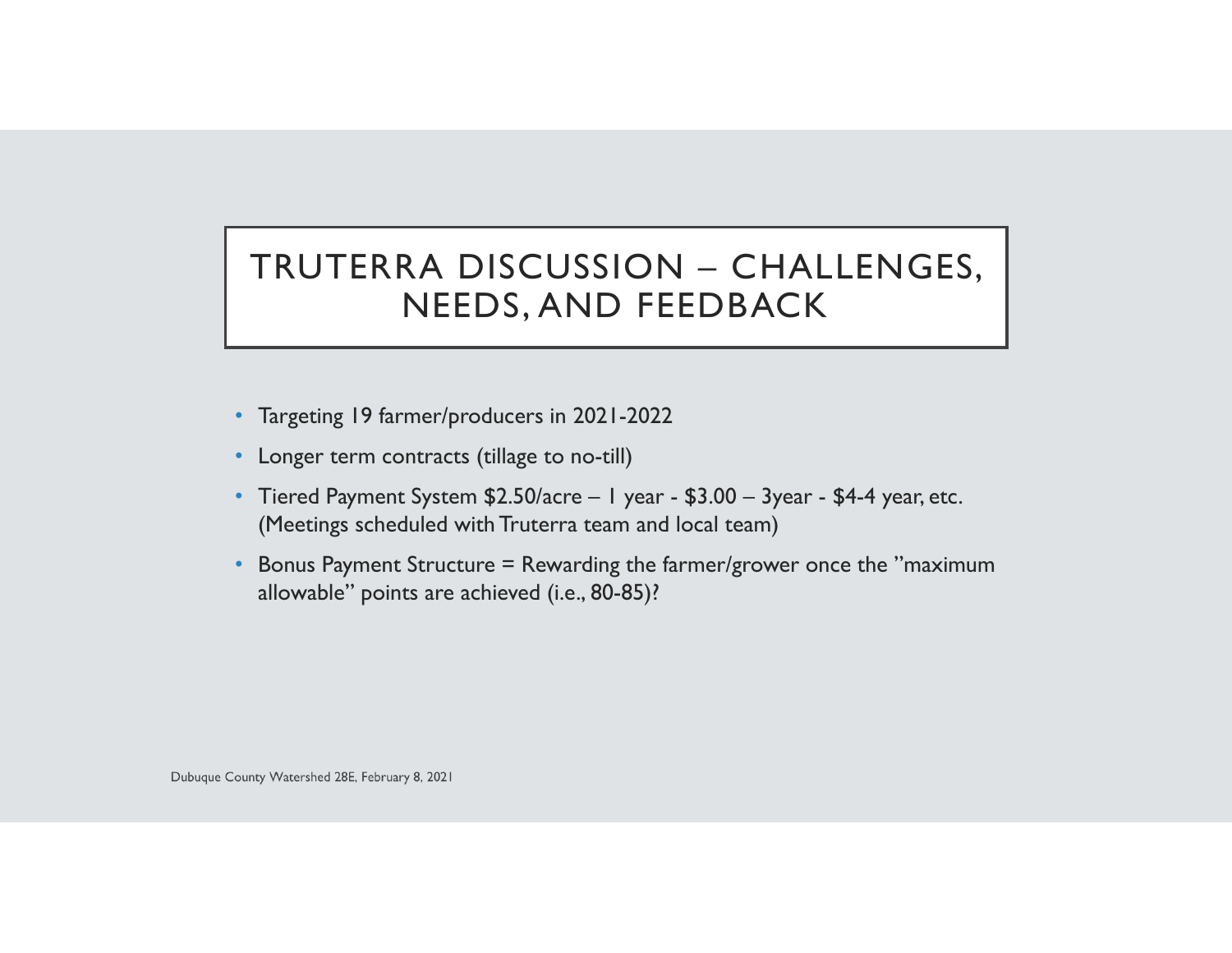## HOUSTON ENGINEERING

- https://storymaps.arcgis.com/stories/0ba8a893793c40a58632b7228f837327
- \$5,000 on existing contract left with County for Technical Support
- ArcGIS Hub Website. (May 2021 Launch)
- NRCS Iowa for Partners for Conservation Grant
- \$21,000 Contract where would this come from?
- https://hub.arcgis.com/pages/gallery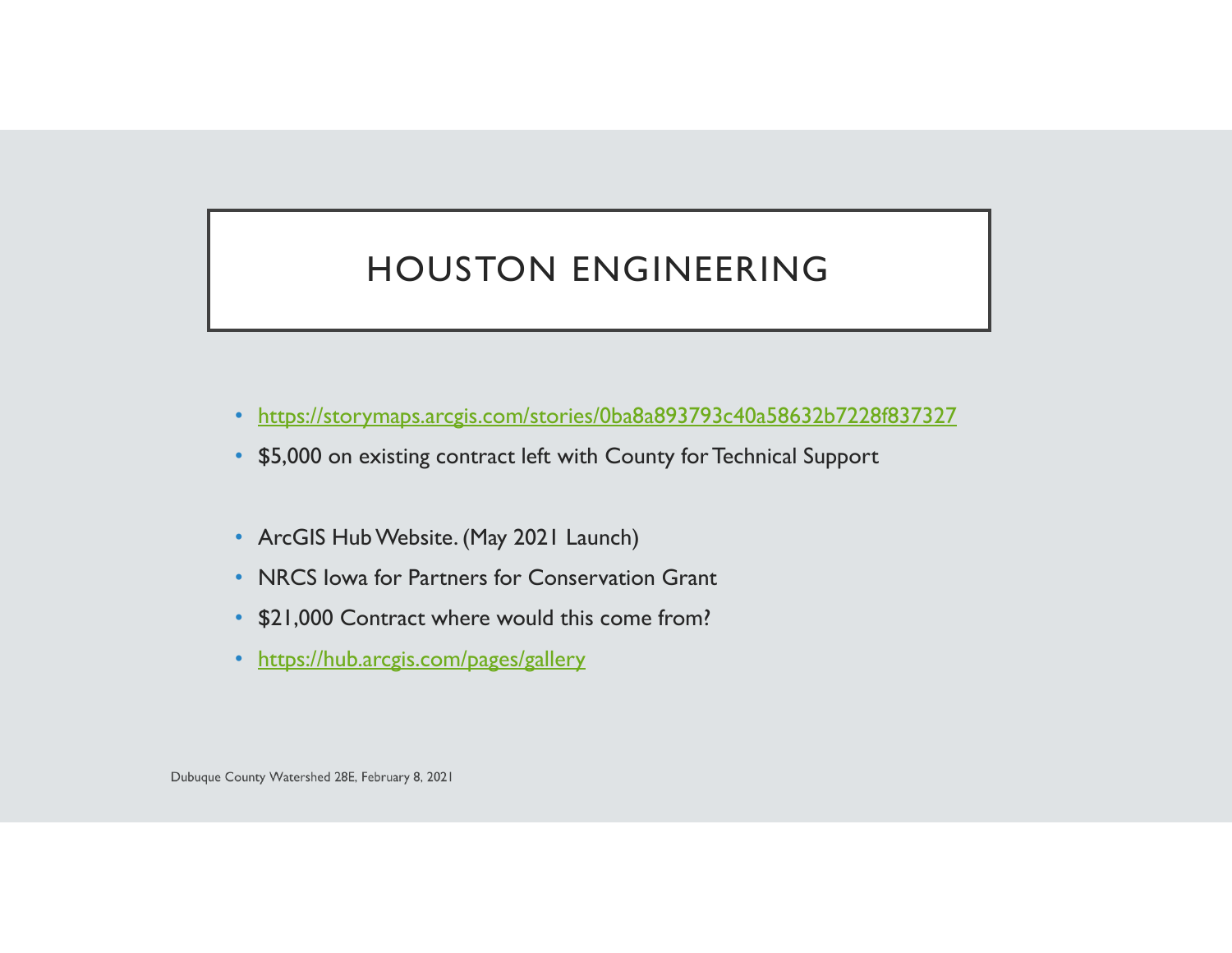## OUTREACH AND EDUCATION

- Dubuque County Watersheds Facebook Page Twitter Instagram
- You Tube Channel (Dubuque County IT department)
- Billboards (3)
- Spring, Summer, and Fall Field Days
- Work with Ag groups, USDA NRCS, Farm Bureau, Commodity Groups, Practical Farmers of Iowa
- Signage? Apparel Cover Crops? No-Till, etc.
- Additional 28e Meetings Publish District Annual Report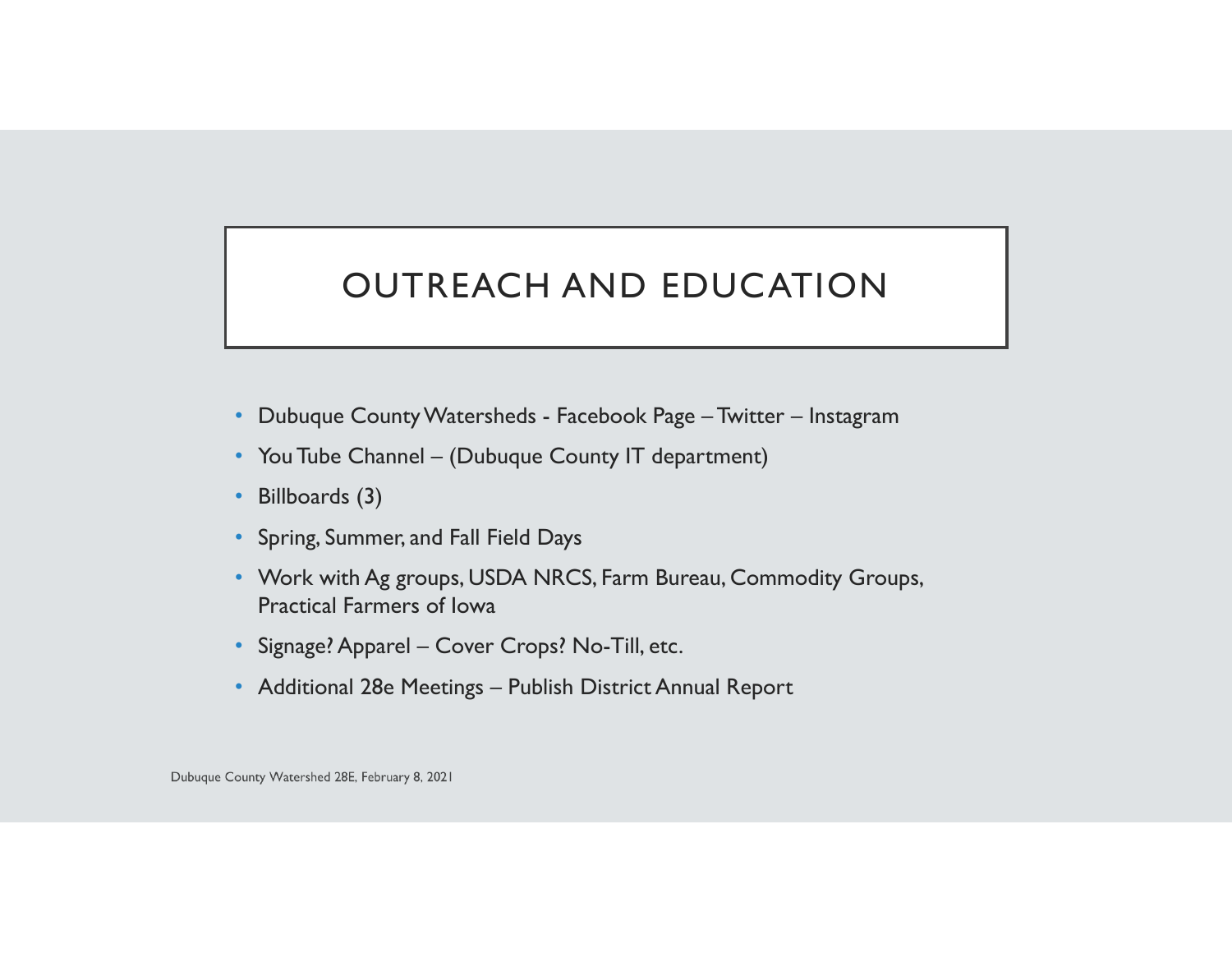#### CATFISH CREEK WATERSHED MANAGEMENT AUTHORITY BOARD

- Started with 1.4 Million Currently \$650k
- Swiss Valley Park Catfish Creek Stream Corridor Restoration Project (\$250,000 allocated for project) currently being designed RDG Planning \$ Design
- \$100,000 (\$58K left) SQR Program (Urban)
- \$100,000 (\$65K left) Cover Crop Incentives (Ag)
- \$115,000 Urban Detention Basin Project (Ian Laor)
- \$40,000 Sediment Basin (Ag Landowner)
- Roughly \$540,000 Allocated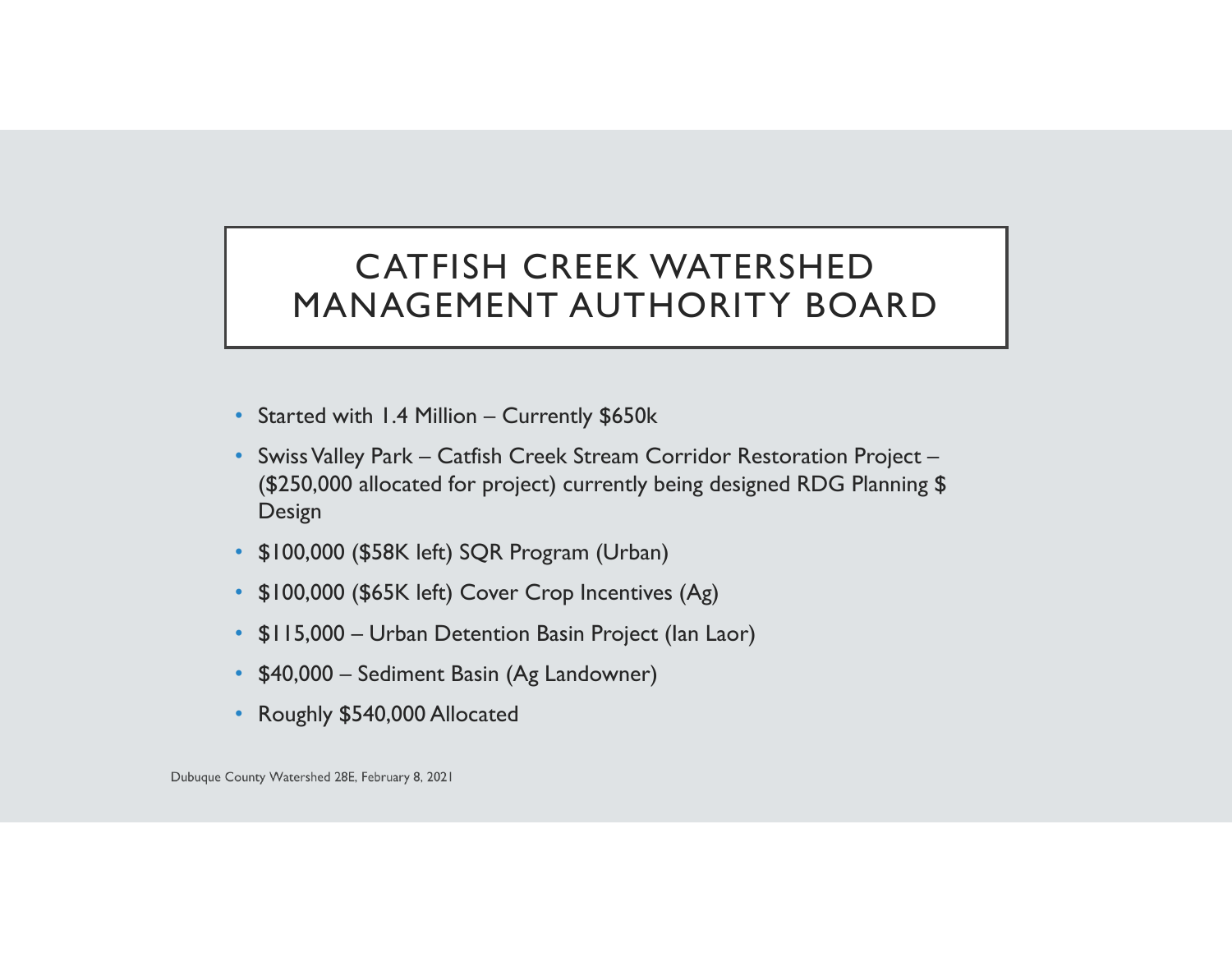## NRCS \$600,000 PLANNING GRANT

- Award Announcement December 2020
- Cost Benefit Analysis (engineering consulting firm)
- Northern Dubuque County
- Using Houston ACPF data identified and FEMA data to determine CBA in locations of potential projects
- February 10<sup>th</sup> Kickoff Meeting



United States Department of Agriculture

November 20, 2020

Mr. Ed Raber, Interim Board Executive Director Dubuque County<br>PO Box 5001 Dubuque, IA 52004-5001

SUBJECT: Funding Opportunity FY21 Watershed Flood Prevention Operation, Dubuque County

Dear Mr. Raber.

The Natural Resources Conservation Service (NRCS) has selected your application for the above referenced funding opportunity for award. The anticipated Federal share is \$600,000 and the non-Federal share is \$50,000, for a total of \$650,000.

This letter is not an authorization to begin performance or to incur costs prior to an award being fully executed. The Notice of Grant and Agreement Award (form NRCS-ADS-093), when signed by authorized NRCS official, is the authorizing and fully executed document. The incurrence of any pre-award costs, for which your organization would seek reimbursement after an agreement is fully executed, must first be negotiated and approved in advance in writing by the NRCS. Any pre-award costs not approved by the NRCS will not be reimbursed and are incurred at your organization's own risk

The next step in the process will be to discuss the details associated with the development of a potential agreement for your proposal. I will be in contact to provide some meeting date options for consideration.

If you have any questions, please contact me at 515-323-2211 or scott.cagle@usda.gov.

I look forward to working with your organization on this project.

Scott Cagle, PhD

Assistant State Conservationist, Partnerships

irants and Agreements Serv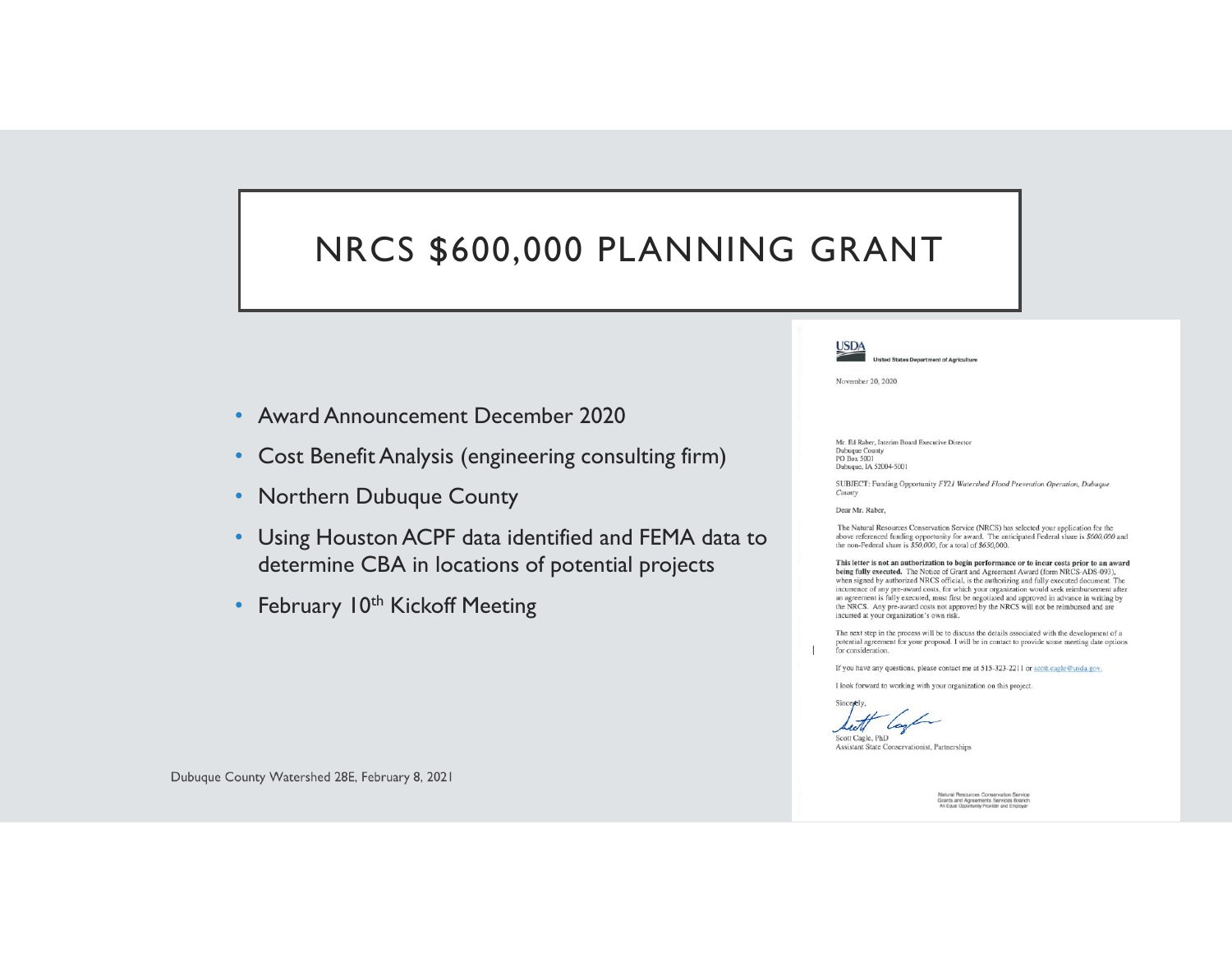## FY 2022 BUDGET REQUEST

- **Land Stewardship Stewardship Fund - \$390,000 Request**
- \$140,000 Edge of Field Buffers Structural Projects **Engineering**
- FEMA Flood Control Projects -
- July 2021 HMGP Project Funded (20% Mitigation -\$76 Million to the state of Iowa one time) – Little Maquoketa Watershed? (HEC-RAS model completed) (Private engineer must show flood reduction) (Willing landowners must sign documentation before)
- BRIC Funding September December 2021 (Dyserville Collaboration)?
- *\*\*Both Funding require 15% Match\*\* (5 Million = \$750k)*
- NRCS WPO Funding
- \$100,000 Truterra Insight Engine (tiered payment system longer term contracts)
- \$150, 000 Soil & Water Outcome Fund (Reharvest)

#### **Measurable outcomes - Monitoring - Modeling - Education**

"Environmental Markets" = documentation to success